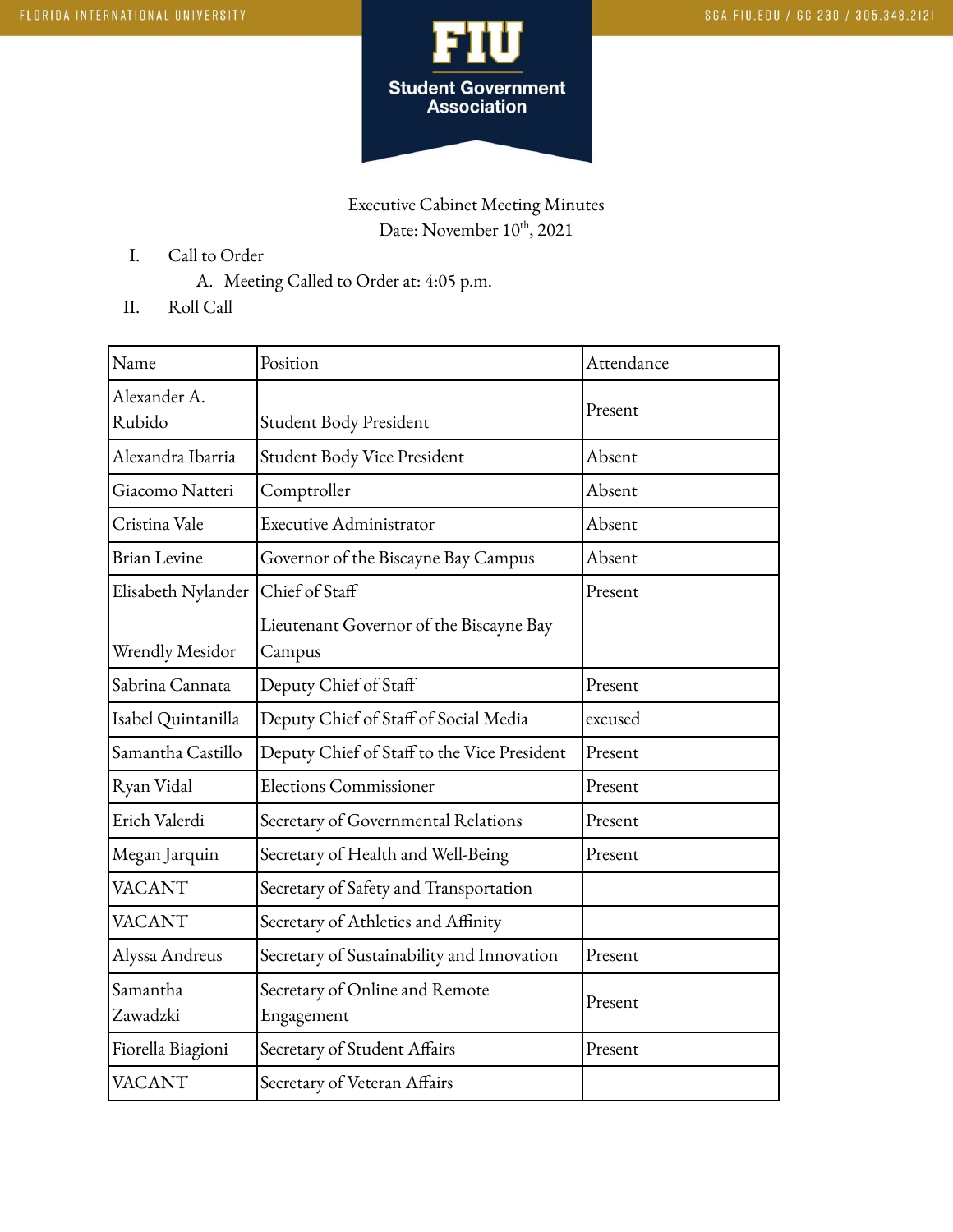| Mariam Ramirez   | Secretary of Diversity and Inclusion                                 | Excused |
|------------------|----------------------------------------------------------------------|---------|
| Isabella Herrera | Staff Secretary of Environmental Resilience<br>and Green Initiatives |         |
| <b>VACANT</b>    | Staff Secretary of Social Justice and<br>Advocacy                    |         |
| <b>VACANT</b>    | Staff Secretary of Talent Recruitment and<br>Leadership Development  |         |
| Roshaiya Wilson  | Staff Secretary of Campus Engagement                                 |         |
| <b>VACANT</b>    | Staff Secretary of TBA                                               |         |
| <b>VACANT</b>    | Deputy Comptroller                                                   |         |
| Alexandra Abad   | Director of Social Media and Strategic<br>Communications             | Absent  |
| <b>VACANT</b>    | Director of TBA                                                      |         |
| <b>VACANT</b>    | Director of TBA                                                      |         |
| VACANT           | Director of TBA                                                      |         |

## III. Reports

- A. Student Body President
- B. Student Body Vice President
- C. Comptroller
- D. Executive Administrator
- E. Governor of the Biscayne Bay Campus
- F. Chief of Staff
- G. Lieutenant Governor of the Biscayne Bay Campus
	- 1. Vacant
- H. Deputy Chief of Staff
- I. Deputy Chief of Staff of Social Media
- J. Deputy Chief of Staff to the Vice President
	- 1. Presented 8 issues and solutions
- K. Elections Commissioner
- L. Secretary of Governmental Relations
- M. Secretary of Health and Well-Being
- N. Secretary of Safety and Transportation